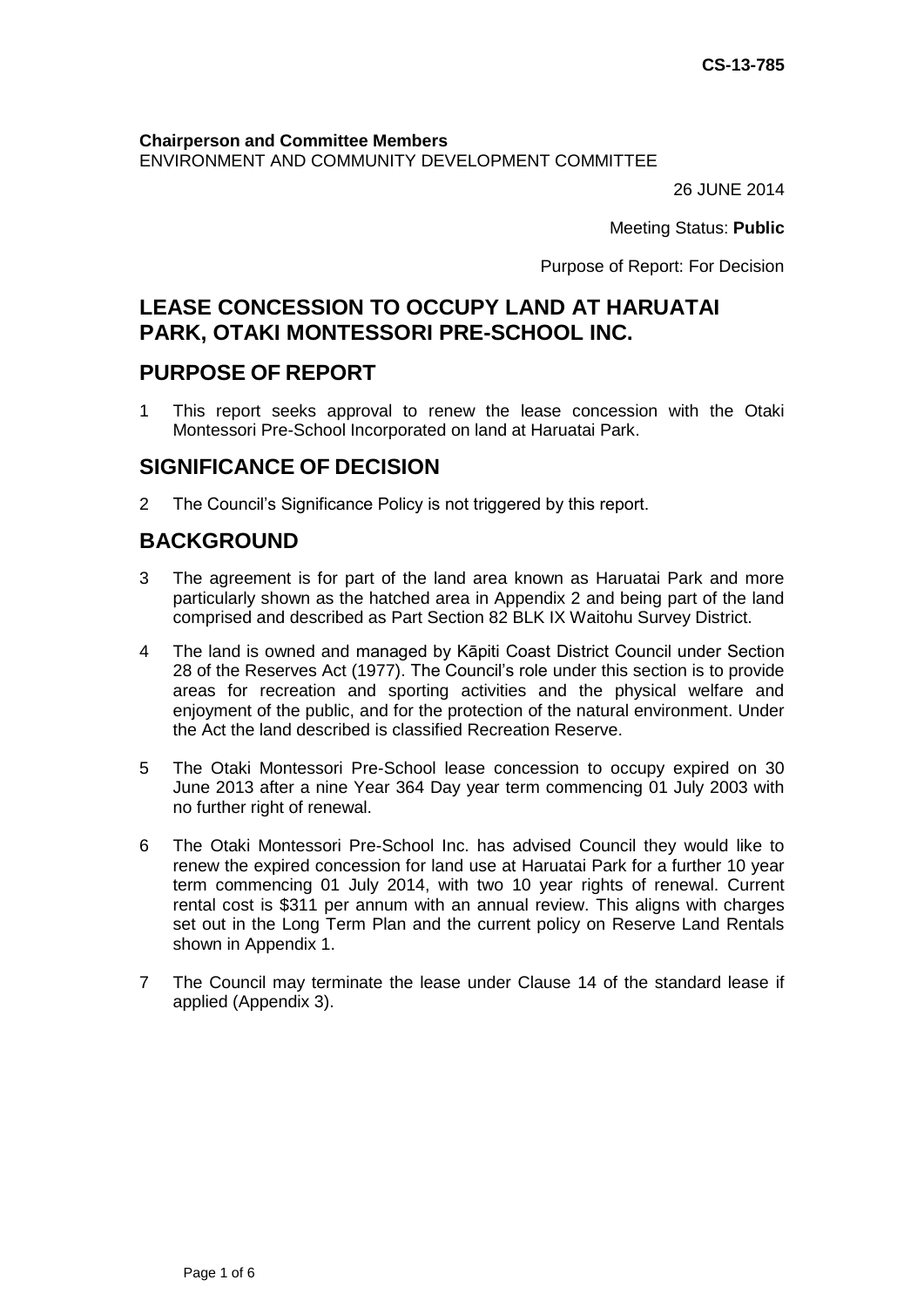# **CONSIDERATIONS**

## **Issues**

- 8 A "concession" by definition is a permit, lease or licence which allows any activity authorised by the concession document under the provisions of Section 59A of the Reserves Act 1977.
- 9 There are limitations on activities that are permitted on this site subject to the Reserves Act 1977. The activities proposed are consistent with the site's land classification which is designated recreation reserve.
- 10 The Otaki Montessori Pre-School Inc. has had concessions to occupy land at Haruatai Park since July 1993. The area to be occupied is shown in Appendix 2.
- 11 It is proposed the concession activity will continue to provide a space for the purposes associated with the Otaki Montessori Pre-School Inc.
- 12 The previous lease entitled Otaki Montessori to occupy land of  $193m^2$  which was subsequently changed to  $449m<sup>2</sup>$  which covered the footprint of the building. The school actually occupies a fenced area of approximately  $1245m<sup>2</sup>$  which should be reflected in the new lease agreement.

### **Financial Considerations**

13 The lease will include annual rental to be paid at the appropriate rate set annually by the Council in either the Long Term Plan or Annual Plan. Costs associated with preparing a new lease are required to be covered by the Lessee.

#### **Legal Considerations**

14 New lease documentation will be drafted and will be reviewed by the Council's legal advisor before being presented to the Otaki Montessori Pre-School for signing.

## **Delegation**

15 The Committee may make a decision under the following delegation in Section B.1. paragraph 7.3 of the Governance Structure:

"Authority to exercise the functions, powers and duties of the Council under the Reserves Act 1977 or any other statute, regulation or bylaw relating to the management and control, maintenance and operation of parks and reserves, except as delegated to Community Boards or officers. This authority encompasses the power to: grant leases for reserve land."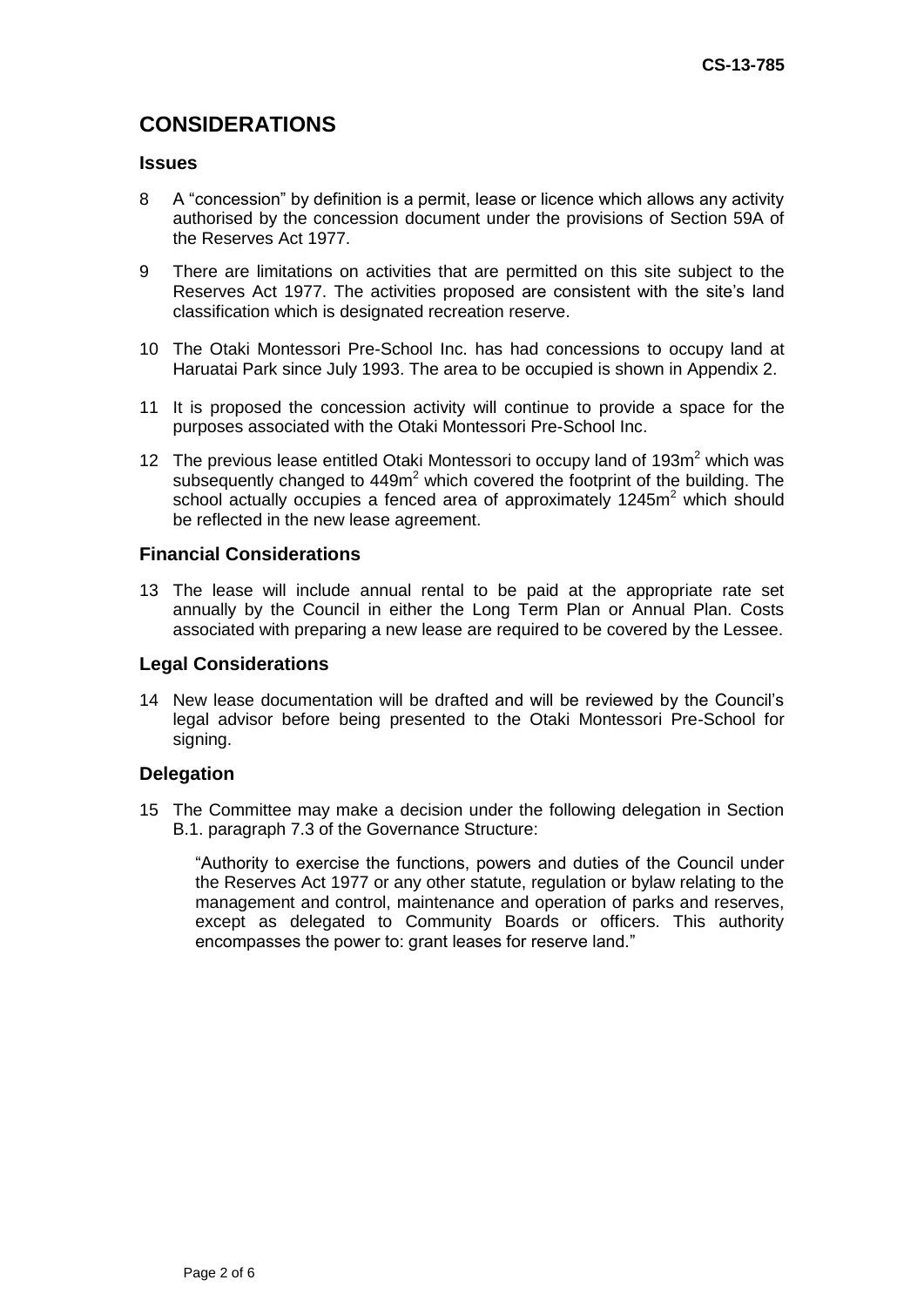## **Consultation**

16 As this is a renewal of an existing occupation since 1993 neither Community Boards, community or other agencies have been consulted in this matter. The Chair of the Ōtaki Community Board has provided informal feedback and is supportive of the renewal.

## **Policy Implications**

17 There are no policy issues arising from this decision.

## **Tāngata Whenua Considerations**

18 There are no known issues for consideration relating to iwi or the Treaty of Waitangi.

## **Publicity Considerations**

19 No public notification is required as this concession is being treated as a reissue of permit under the Reserves Act 1977.

# **RECOMMENDATIONS**

20 That the Committee gives approval to enter into a concession for 10 years with two further 10 year rights of renewal, commencing 01 July 2014 with the Otaki Montessori Pre-School Incorporated, for the land at Haruatai Park shown in Appendix 2 to report CS-13-785 at an annual rental set by the Council in the Long Term Plan or Annual Plan.

| <b>Report prepared by:</b>                      | Approved for submission by:                       |                                                        |
|-------------------------------------------------|---------------------------------------------------|--------------------------------------------------------|
|                                                 |                                                   |                                                        |
|                                                 |                                                   |                                                        |
| Nathan Mourie                                   | <b>Tamsin Evans</b>                               | Sean Mallon                                            |
| <b>Leisure and Open Space</b><br><b>Planner</b> | <b>Group Manager</b><br><b>Community Services</b> | <b>Group Manager</b><br><b>Infrastructure Services</b> |

## **ATTACHMENTS:**

Appendix 1: Reserve Land Rentals Appendix 2: Plan of land area proposed for concession at Haruatai Park Appendix 3: Standard Termination Clause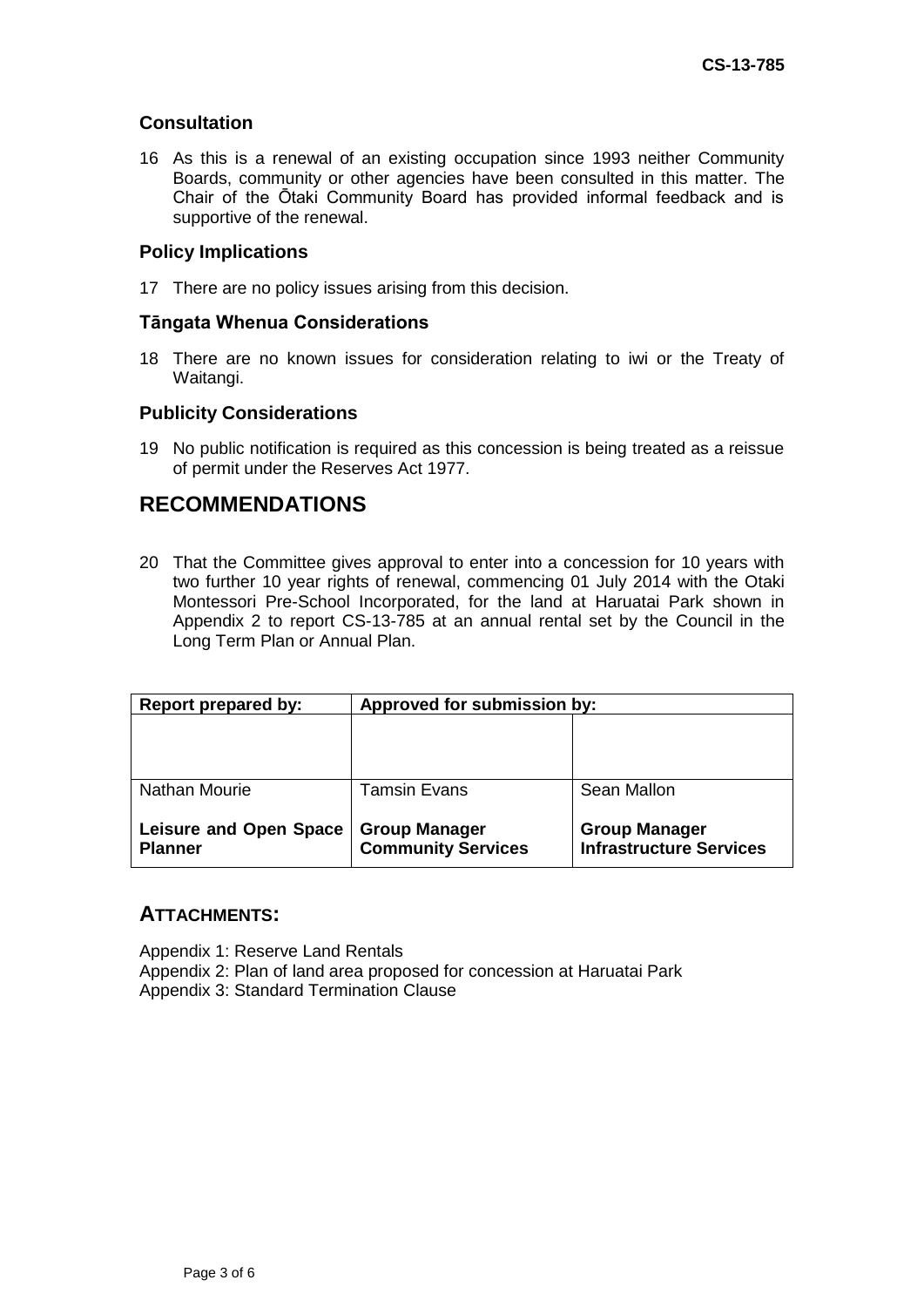## Appendix 1

| <b>KĀPITI COAST DISTRICT COUNCIL</b><br><b>Reserve Land Rentals</b> |                                                     |  |
|---------------------------------------------------------------------|-----------------------------------------------------|--|
| <b>Reserve Land Type</b>                                            | <b>Charges Effective 1 July 2013</b><br>(incl. GST) |  |
| <b>Clubs with Liquor Licences</b>                                   | \$776                                               |  |
| <b>Clubs without Liquor Licences</b>                                | \$389                                               |  |
| Craft, Hobbies and Other Activities                                 | \$311                                               |  |
| Educational (Montessori)                                            | \$311                                               |  |
| Educational (Standard)                                              | \$189                                               |  |
| <b>Youth and Service</b>                                            | \$189                                               |  |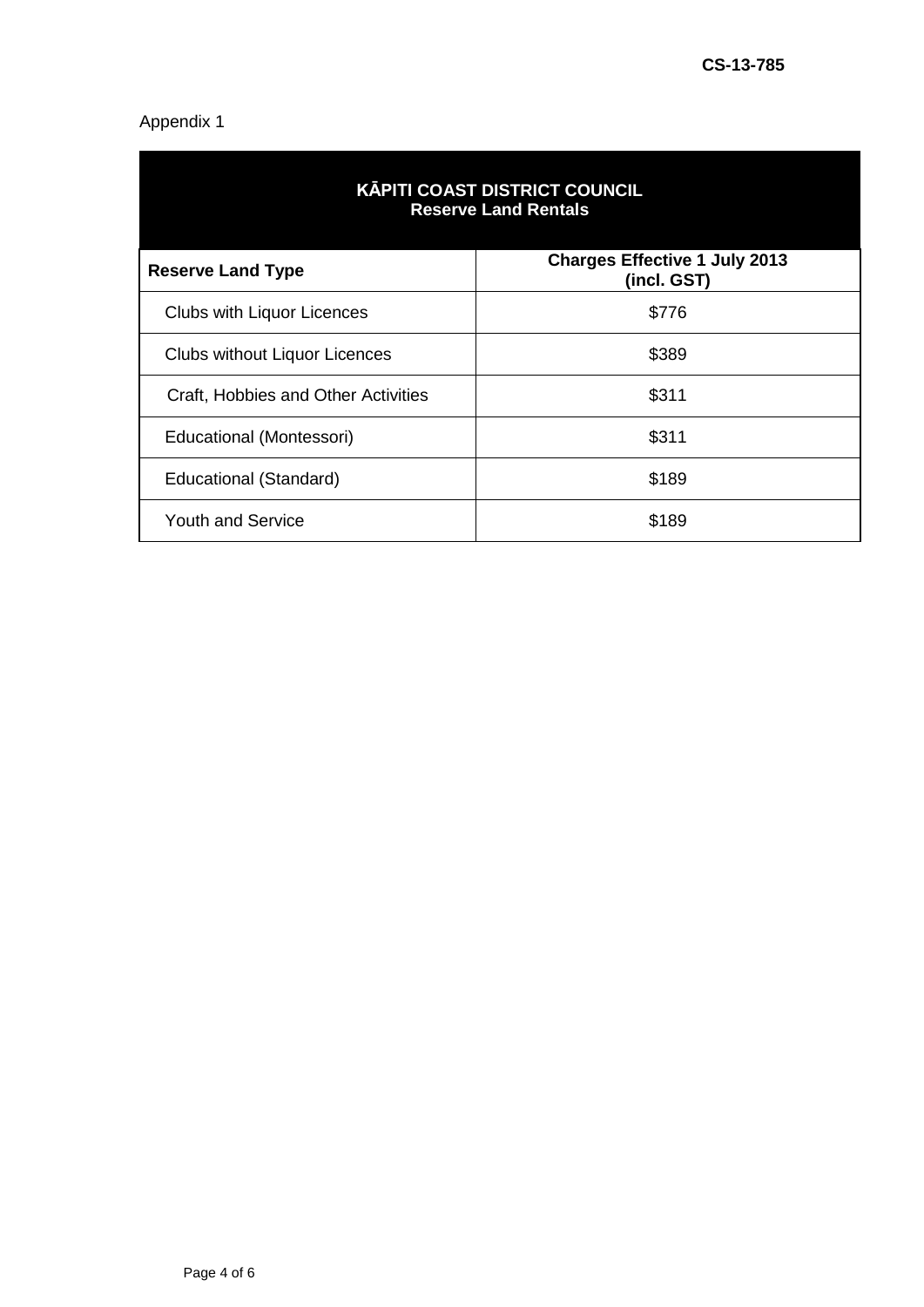

Appendix 2